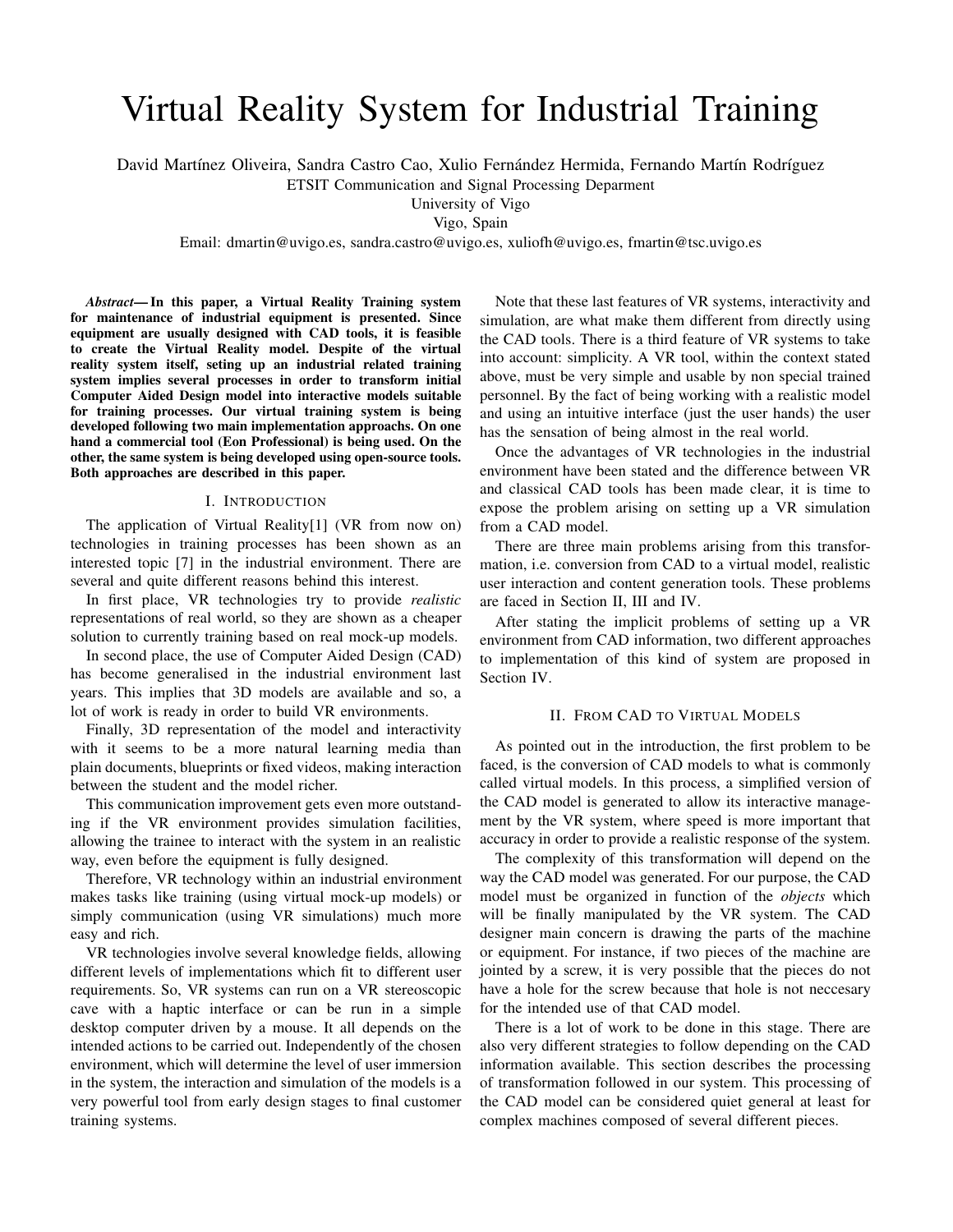#### *A. Choosing an Interchange File Format*

The first problem to cover is choosing a suitable file format to carry out the CAD to VR transformation. Three main approaches can be stated for this task:

- *•* Work on the native CAD file format. This approach implies supporting several CAD formats which is in general a complex and expensive task. It may be considered when a small number of CAD formats will be managed. That is, if all the CAD models are in a unique format, it does not worth to translate to an intermediate format, being easier to work with this native one.
- *•* Using IGES[2] file format. The IGES file format was introduced as a flexible solution for CAD data interchange. However, its flexibility makes it to derive in several different versions which are not completely compatible among them. Different CAD tools export different IGES versions and, in practice the situation is similar to the previous case, where *different* CAD formats need to be supported.
- *•* Using STEP[3]. STEP is another file format oriented to the CAD data interchange. This format is fully standardised by the IEEE and a lot of work is being put on its development. From all the CAD file formats tried in our development, STEP was the one providing us the best organization of the CAD model for our purposes.

Once the CAD input file format was chosen, it must be transformed in a VR oriented file format. For our development VRML[4] and 3DS[6] (Autodesk 3DStudio) file formats where chosen. Both formats provide a mesh-based representation of the objects which allows fast rendering in current graphics hardware. This initial transformation from STEP to these file formats was carried out by EonCAD Tool.

EonCAD is a software tool to convert among different 3D file formats, supporting several input and output filters (as DWG, STEP, IGES, VRML, ...). This tool is comercialised by EON Reality Inc, and now it can be bought directly from Deep Exploration Inc. as Deep Exploration 4.0.

# *B. Generating a model for VR interactivity*

The previous step produces a whole model representation as unrelated meshes composed of vertexs. This means that if a given model uses some kind of screw en several parts of the model, an independent vertex mesh is generated for each screw. In order to set up an interactive model for our objectives (training, manipulation, etc...), this set of vertex meshes must be parametrised.

The parametrisation process will produce a model for VR interactivity (sketched in Figure 1) composed of the following elements:

- *•* A set of unique meshes required to represent the model
- A set of primitive objects. Each primitive object is composed of:
	- **–** A reference to the mesh it belongs to
	- **–** The 3D position of this mesh within the model
	- **–** The 3D orientation of this mesh within the model



Fig. 1. Interactive Model Data Structure Diagram

- **–** A set of metadata information which will be discussed later in this paper.
- *•* An optional set of logical objects, where each logical object is composed of a list of primitive objects

*1) Matching the model to the VR Training system:* Note that in our data structure definition, primitive objects and logical objects are arbitrary entities which will depend on the training process to be produced. The availability of primitive objects (the minimal unit of interest in the model) will make definition of logical objects easier. Logical objects, are simple higher level units only making sense in a given training process.

So, data structures can vary in several ways between two end cases. One of them considers any mesh in the model as a primitive object, despite of the fact that several meshes are rotated versions of one unique item (for instance a screw).

The other one builds a full parametrised model of the model which will provide to the final training application a higher level of control on the model, allowing it to work with types of parts of the model, instead of concrete parts of it.

In other words, depending on the set of primitive objects generated, the final application can produce these two kinds of instruction:

- Put screw 1023 in hole 1 of plate 25
- Put a metric 8 screw in hole 1 of plate 25

So, full parametrization of meshes into a set of primitive objects will produce more natural training sequences. Additionally, full parametrisation of primitive objects will provide the highest interaction level with the final user, in the sense that any unit of the model may be manipulated.

Note that the set of logical objects will depend on the final application. This set will represent the units of interaction in the final system, so it is completely arbitrary since this kind of information is commonly not included in the CAD model. The main concern of CAD designers is, in general, not related to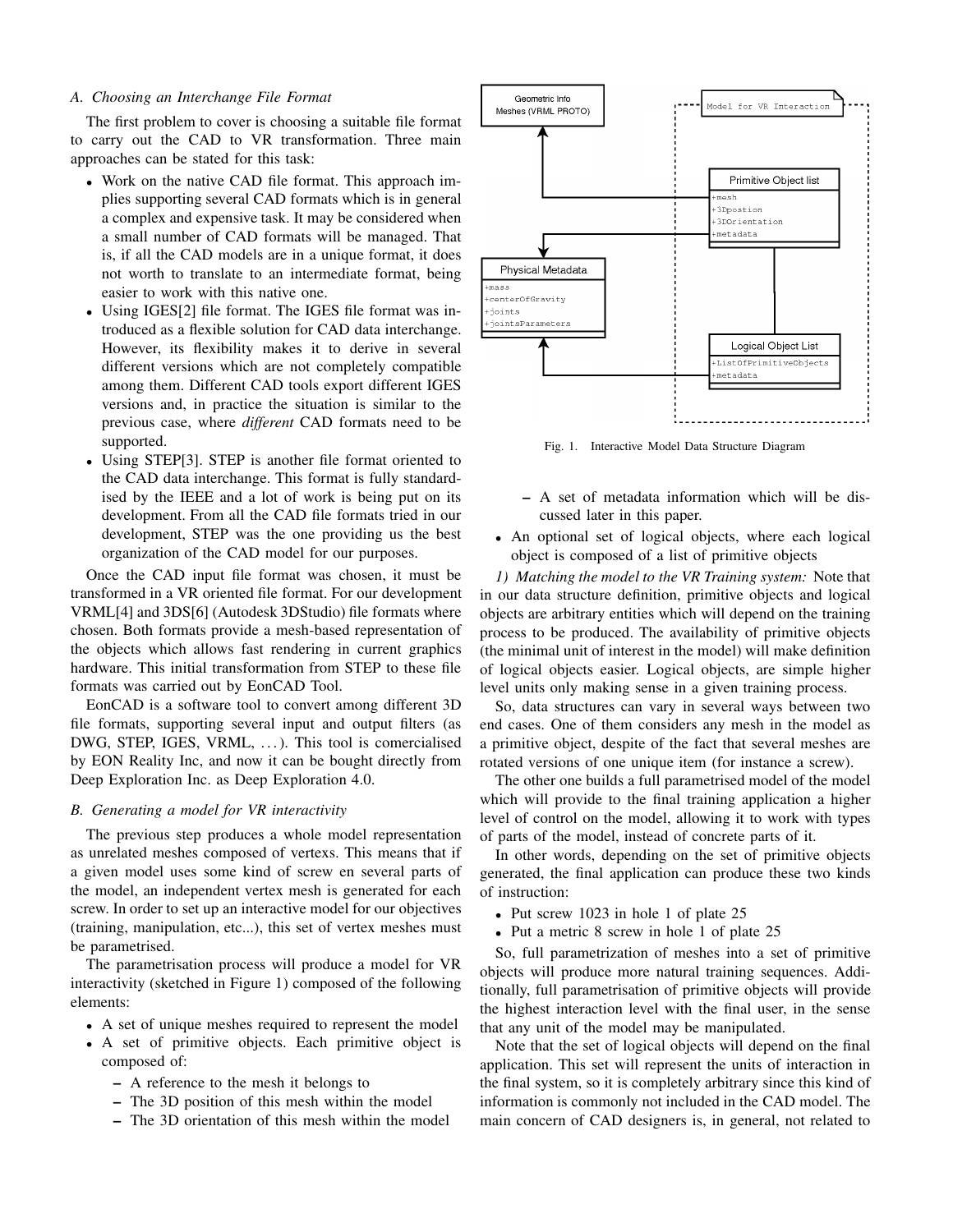produce a training tool. CAD designer produce CAD data for concrete tasks related to specific processes in the construction of the equipment.

So, in order to produce a complete interactive model the following algorithm is applied:

```
for each mesh_i in model
calculate statistics st_i
for each object i in vmodel
  if st_i == object_i.stats
    mesh_i is a member of object_i
    add it to vmodel as primitive object
      position and orientation from st_i
  if st_i != object_i.stats
   mesh i is a unique mesh
    add mesh_i to unique mesh list
   create primitive object from st_i
```
This simple algorithm will produce a virtual model with all the information to define the set of logical objects required for any given training application.

In this algorithm, mesh i represent each of the meshes in the model to be manipulated. For each mesh a set of statistic values (st i moments up to order 4) are calculated to obtain the parameters which will allow us to identify instances of a given geometric structure independently of its orientation and position.

A first filter based on the number of vertex of each mesh is applied for a coarse grained classification and then statistic parameters are used for fine grained classification. Higher order moments allows us to determine object orientation respect to a default reference orientation (orientation respect z axis).

At the end of the process, a list of unique geometric meshes is obtained along with a set of list of positions and orientations of each instance of each mesh in the model. This data is named object\_i . The whole virtual model containing the list of all instances of object\_i and the object\_i full list of primitive objects is named vmodel

As can be seen, there is no automatic procedure to group primitive objects into logical objects. This is an arbitrary procedure which requires human interaction. Therefore, in order to complete the processing of CAD data, special authoring tools are required to allow the user to include the missing information within the interactive model which will be used in the final application. This last step is discussed in Section III

## *C. Output File Format*

Now, that the data structures appropriated for the training system development have been created they must be saved on a file in order to be used by the training tool.

During development three major choices were studied:

- *•* Proprietary Format
- *•* VRML
- *•* X3D[5]

Current implementation is working on a simple proprietary format, however a solution based on community standards will be better, making easier the access to our system.

A first choice is to store our virtual model using VRML. In this case, the following rules will apply.





- *•* Each mesh in the virtual model is stored in the VRML file as a prototype.
- *•* Each primitive object is stored as a prototype reference in the main model definition of the VRML file.
- If logical objects are defined (this is a manual process), they are stored in the VRML file as prototypes, since they will be managed as a whole in the final application.

For each logical object definition, the set of primitive objects associated to it are removed from the main VRML model and substituted by a unique reference to the new logical object prototype.

Since VRML is being substituted by the X3D specification, it makes sense to use this last format for our training system. However, X3D is not a very common format nowadays. An in-deep analysis of this format and its conformance with our VR training system requirements is under study.

The whole transformation process is sketched in figure Figure 2.

## III. CONTENTS GENERATION

Next step in the generation process of a VR training application is to fulfill all the missing information which could not be extracted from CAD data or inferred in any way. This information is summarised below:

- *•* Definition of the logical objects of interest for the final application
- *•* User interaction points and animations. This information will allow the final application to control the user interaction, defining which parts of the model will be interactive, when they will switch active and which response or possible interaction will result from user action.
- *•* Addition of physical information to each logical object if physical simulation will be required in the final application. This process involves the addition of metadata to each logical object (mass, center of gravity, ...) and the parametrization of interesting joints among logical objects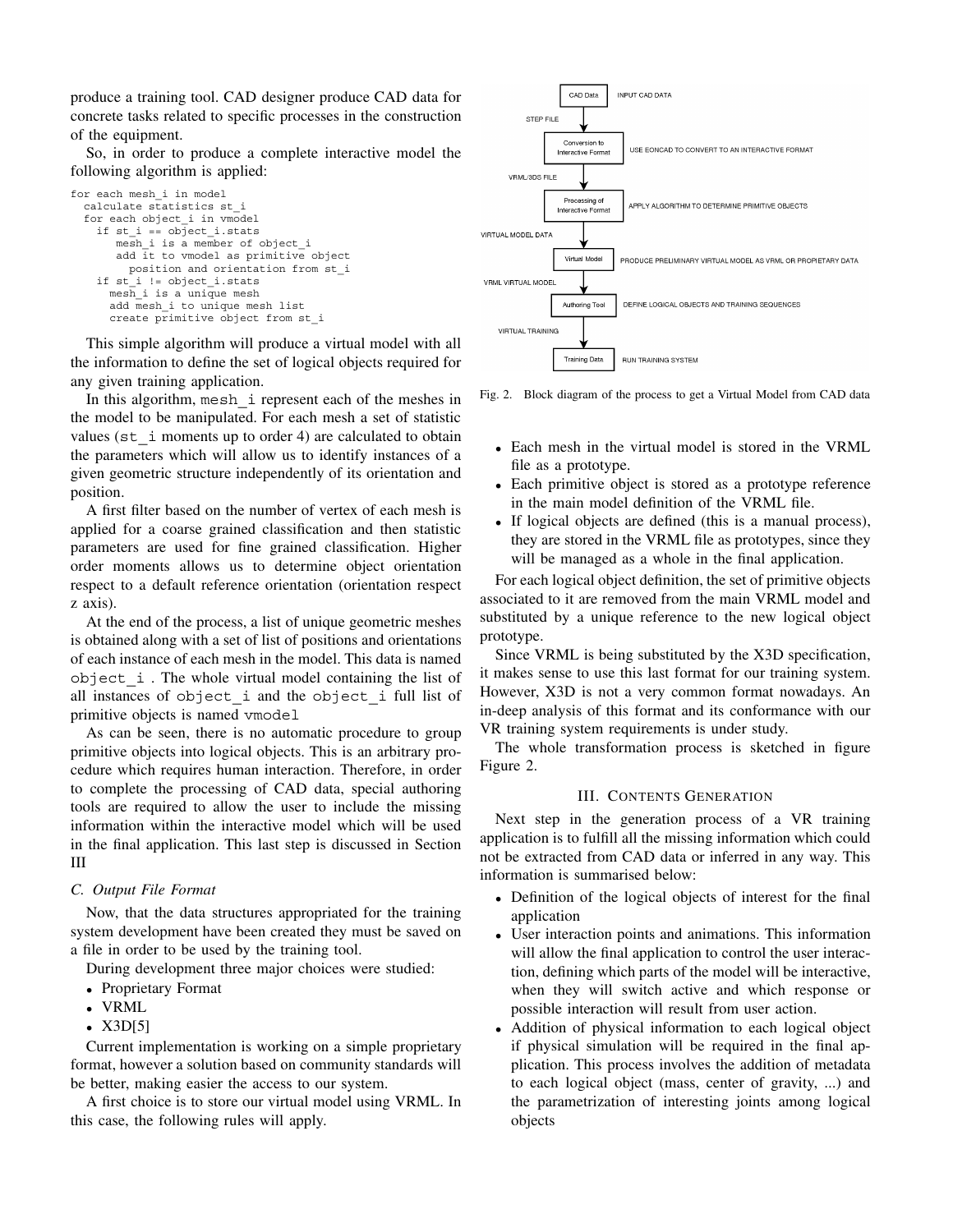The first two sets of interactive information just require the author tool (or content generation tool) to provide an interface to the instructor to fulfill the missing data. Third set of information is more complex and requires a more sophisticated interface.

So, an authoring tool for VR training systems should provide, as a minimum, the following features:

- *•* Load of interactive models generated according to the procedure described in Section II
- Allow user to add physical properties to primitive objects
- Allow user to group primitive objects into logical objects
- *•* Allow user to define joints between logical objects
- *•* Allow user to define interactive regions in the model (typically logical objects)
- *•* Allow user to define animation on logical objects and associate them to interaction regions
- *•* Allow user to define a sequence of simulation and associate messages to the different steps in the sequence.

For the knowledge of the authors, this kind of tool does not exists at the moment of writing this text. A list of available solutions is listed in Section V about related works.

Our current development covers the first set of information and allows the definition of a simplified set of user interaction and result animation, where simple animation actions can be associated to logical objects in a sequential way. At this moment a physical simulation engine is being integrated in the system to improve the user interaction with it. But up to now, this beta version is not fully functional.

#### IV. IMPLEMENTATION. TWO APPROACHES

After setting up all the functionality and in order to address the main problems related to application of VR technologies to training processes in industrial environments, our current implementation of an author tool will be discussed using a real world use case.

In this use case a ship fuel warmer CAD model was manipulated to produce a VR training environment for maintenance procedures of this ship piece. Figure 3 show the full CAD model within one of our training tools.

The original CAD model was provided using the STEP file format and then transformed to a 3DS file using Eon Reality Deep Exploration tool. From this point on, two main approaches where followed to produce a VR Training environment.

First approach is based on the Eon Professional tool which provides a powerful graphical interface to build scenegraph based applications. The second approach builds the VR training tool from scratch using open-source tools. Next sections describe in detail each one of these two approaches.

## *A. Eon Professional*

It has been developed a VR training tool based on EON Reality´s tools. The first step was to generate the interactive model of the equipment using the CAD transforation tool from Deep Exploration. This application allows to translate among a number of file formats, including EON´s proprietary



Fig. 3. Ship Fuel Warmer shown using our VR Training Tool Prototype

one, eoz (the project working format for EON Studio or EON Professional). From the CAD model in STEP format, it has been transformed in an eoz file, reorganizing the nodes in the model tree in order to group the meshes corresponding to individual objects, and grouping objects to obtain logical objects. The aim was to identify "operational objects", that is, objects that the user could interact with during the training sequence.

Once the interactive model was obtained, the interactive sequence is created into EON Professional. This tool presents a visual environment where objects, behaviors and user interfaces are treated as nodes in the scene tree. These nodes are adjusted via a series of parameters, defining their properties and functions. The underlying philosophy of the application is to generate an event - oriented programation of the simulation, defining what will be the response of the virtual environment to the user actions and/or previous internal events.

Taking this into account, the training sequence was created observing the following directives:

- The sequence is divided in sequential steps, so next step is started only if the previous one is correctly finished
- *•* In each step only the objects involved with the tasks to fulfill will be manipulable by the user
- *•* If one step has more than one task to fulfill without precedence order, all the combinations in the order will be valid

The training sequence was created manually using the visual environment of EON Professional (see Figure 4). Although very intuitive and easy to use, when the complexity of the simulation grows (due to large models and/or complex training sequences), the manual configuration becomes hard. Automation of the training sequences' configuration is under study.

## *B. Open Source*

The open source version of the VR Training tool was programmed from scratch implementing the 3DS file format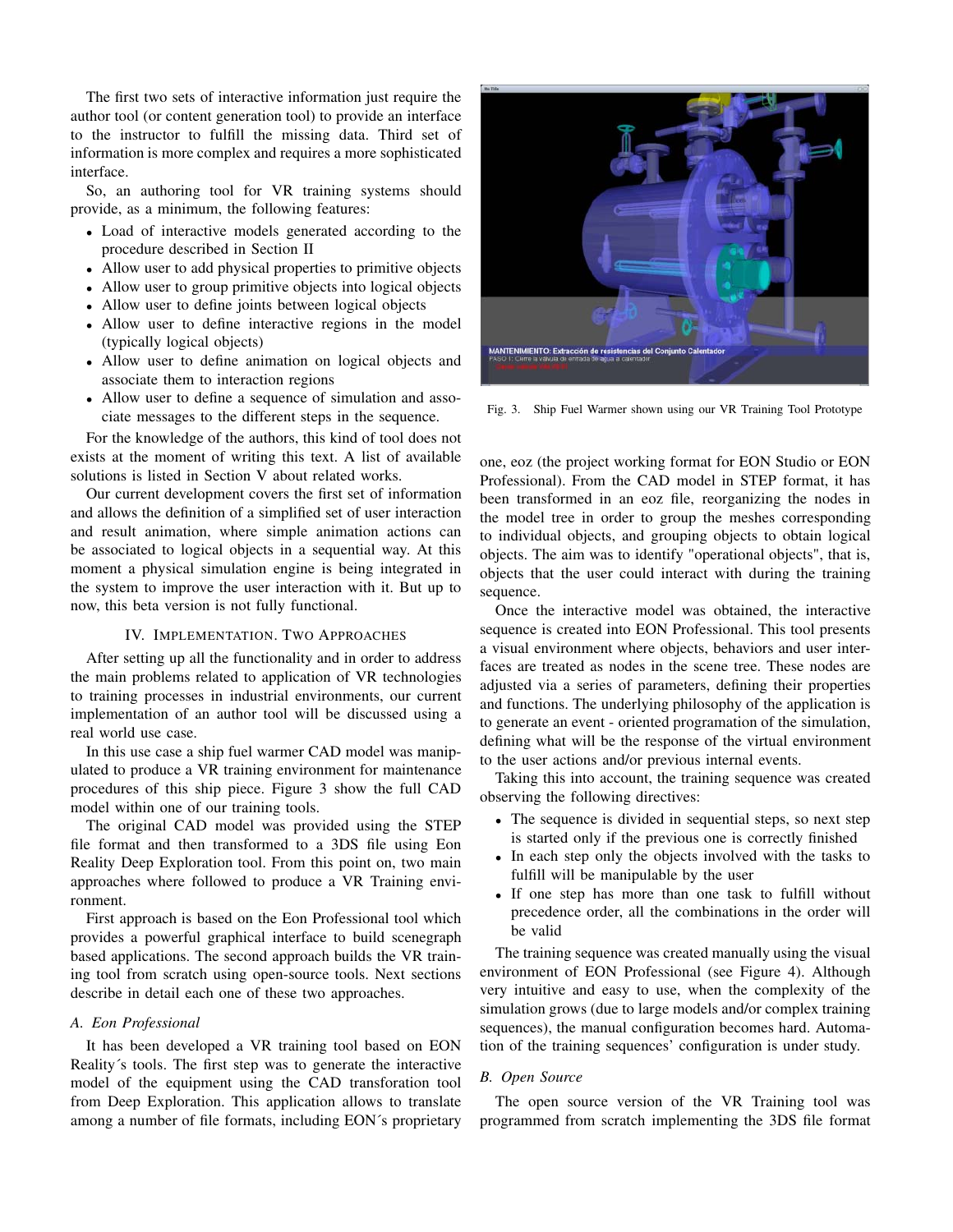

Fig. 4. Eon Professional Main Screen

parser as well as the rendering routines. The tool allows to define logical objects from the loaded 3DS model. However, this first version does not locate every possible primitive object. This feature is in development and current version treats each mesh in the model as a primitive object, which introduce some level of redundancy in data structures but it is a completely valid approach for our application.

The application parses a simple text file which defines the different steps involved in the training sequence. For each step the file provides a simple text description plus a set of actions which must be carried out by the user in order to advance to next step in the sequence.

Each action involves the following items:

- *•* A Brief description of the action itself
- *•* A reference to the logical object involved in the action the user must perform
- *•* An animation sequence of the logical object, involving translation and rotations.

The main executable file is 100Kb long, and its memory requirement depends on the size of the model being loaded (training sequence size is negligible compared with model size) since all the memory allocations are dynamic.

The whole system can be distributed in a small USB memory stick including the whole operating system. A slightly modified version of *Damn Small Linux* was adapted to hold the application and the 3D driver required for hardware accelerated graphics. So the whole system can be distributed in a 128Mb memory stick supposing the 3D model involved in the training sequence can be hold in it.

This distribution solution has several advantages respect to traditional software installation.

- The whole system is distributed with the application so there is no problem about unmet dependencies
- *•* It can be run on any machine with a minimal hardware requirements despite the installed operating system or any other software requirement
- *•* Data and software are distributed together in an unique device
- *•* If training data is classified information it will never go out of the USB device, which should be marked according to data classification

## V. RELATED WORKS

In [7] it was presented a system of virtual training in the area of aeronautical engineering. This system was very similar to the one presented in this paper, allowing the user to follow a maintenance sequence using a virtual model of the equipment and the maintenance manual. The system was programmed from scratch without the use of any commercial tool.

Version 8 of Adobe Acrobat 3D[8] allows to include 3D models within .pdf files as well as fixed animations of them. Although it is not a training tool, documents generated this way improve traditional training based on handbooks.

### VI. CONCLUSIONS

In this paper a comprehensive analysis of the steps to change a CAD model into a Virtual Interactive model was stated. Our main interest is to generate interactive models suitable for their use on training systems, however the process sketched in this paper can be used and extended for other kinds of VR applications.

A set of software elements to carry out parts of the defined procedure were developed and tested against real world models producing the first prototypes of functional VR training tool. This training tool was developed following two different approaches: the first one based on commercial tools and the second one based on open-source tools.

### VII. FUTURE LINES

There are two main future lines to follow from this point on. In first place, further research on how CAD models are developed will allow us to produce a simple set of guide lines which CAD designer may follow in order to make more easy the transition from CAD to VR. This is the first step to a full integration of VR technologies within the production procedures of current companies.

This guide lines will be augmented with extensions to currently available CAD files which, as a minimum, will allow to introduce VR side information within the production cycles. This is very important in order to avoid repetition of manual processes when in design stage, where models change quickly, and on later engineering changes on advanced product stages.

Even when our main research target at this point is training systems, the technology being developed can be applied to